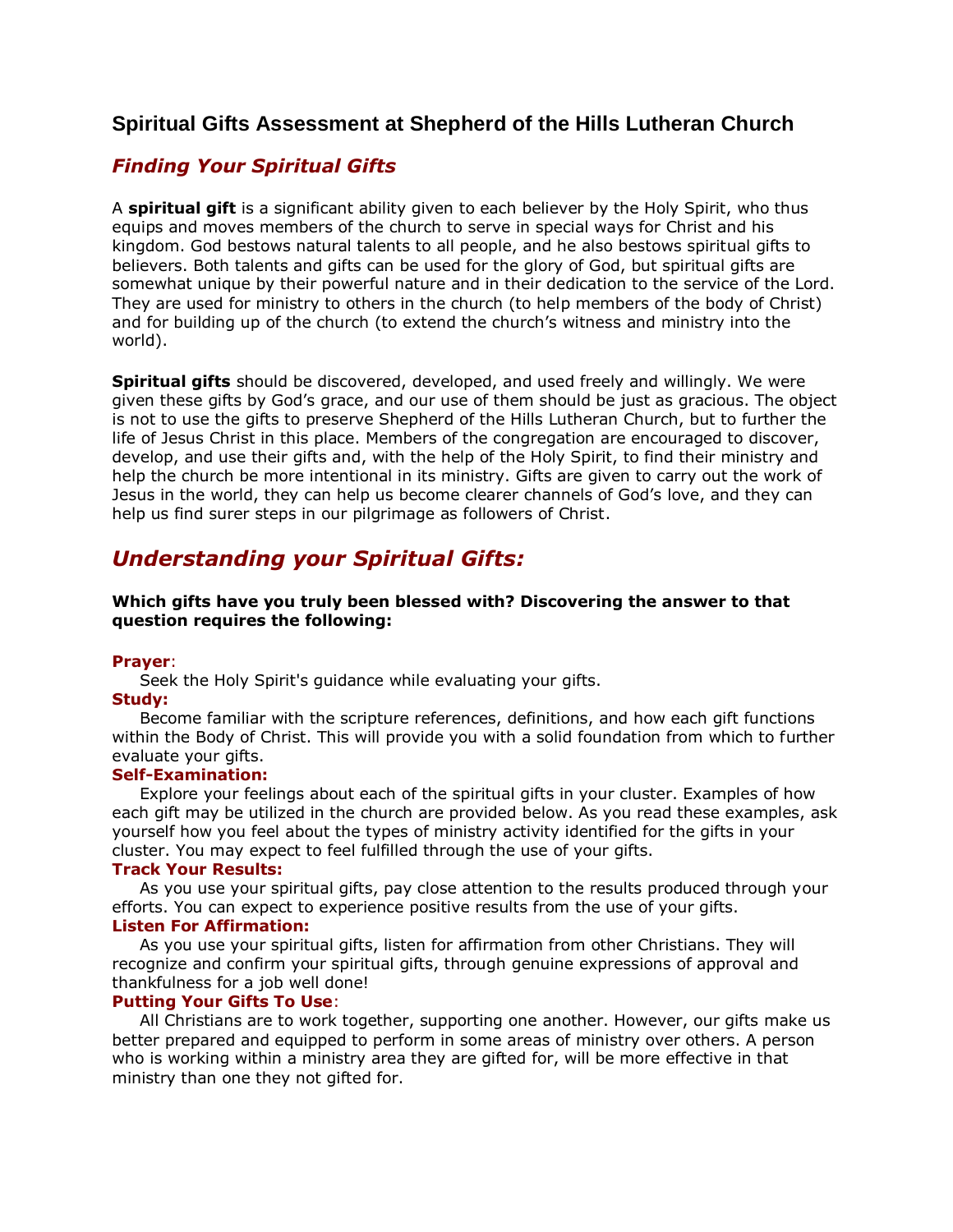# *What types of Ministry will you be most effective in?:*

What types of ministry will you be most effective in? A brief list of ministry examples follows. These examples have been provided merely as thought starters and should not be considered an exhaustive list. Use them as a starting point in exploring the possibilities for putting your gifts to use within your congregation and in your community.

## **Administration**:

 Congregation Council, Finance Staff, Sunday School Superintendent, Vacation Bible School Coordinator, Business Manager

### **Artistry**:

 Banner Making, Drama Club/Clown Ministry/Puppetry, Film/Photography Work, Crafts/Handicrafts, Decorating Team, Set/Props Design Team

### **Discernment**:

 Congregation Council, Long Range Planning Team, Social Ministry Team, Peer Counseling, Support Group Facilitator

### **Evangelism**:

 Prospective Member Visitation, Evangelism Team, Advertising and Marketing, New Member Sponsor, Community Visitation

## **Exhortation**:

 Mutual Ministry Team, Hospital/Home/Institution Visitation, Telecare Ministry, Peer Counseling, Small Group Leader

## **Faith**:

 Congregational President, Stewardship Team, Long Range Planning Team, Teacher/Bible study leader

## **Giving**:

 Capital Campaign Steering Team, Stewardship Team, Volunteer Coordination, Giving Personal Testimony

## **Hospitality**:

 Greeter/Usher, New Member Sponsor, In-Home Bible Study Host, Visitor Welcome/Information Center, Banquet Server, Fellowship Hour Host/Server

## **Intercession**:

Prayer Chain, Prayer Partner, Prayer Families/Prayer Circles

## **Knowledge**:

 Parish Resource-Library Coordinator, Nominating Team, Long Range Planning Team, Congregation Council

### **Leadership**:

 Sunday School Superintendent, Committee Chairperson (all types), Fellowship Activity Coordinator, Vacation Bible School Coordinator, Congregational President, Speaker-Special Events

### **Mercy**:

 Home/Hospital/Institution Visitation, Transportation to Worship/Bible Study, Social Ministry Team, Support Group Leader, Telecare Minister

### **Music-Instrumental**:

 Band Leader/Member, Choir Pianist, Special Event Music, Substitute Organist, Vacation Bible School-Music Program

### **Music-Vocal**:

 Church Choir, Vocal Ensemble, Sunday School Song Leader, Vacation Bible School Song Leader

## **Pastoring (Shepherding)**:

 Adult In-Home Bible Study Leader, New Member Sponsor, Young-Adult Counselor, Small Group Leader, Telecare Minister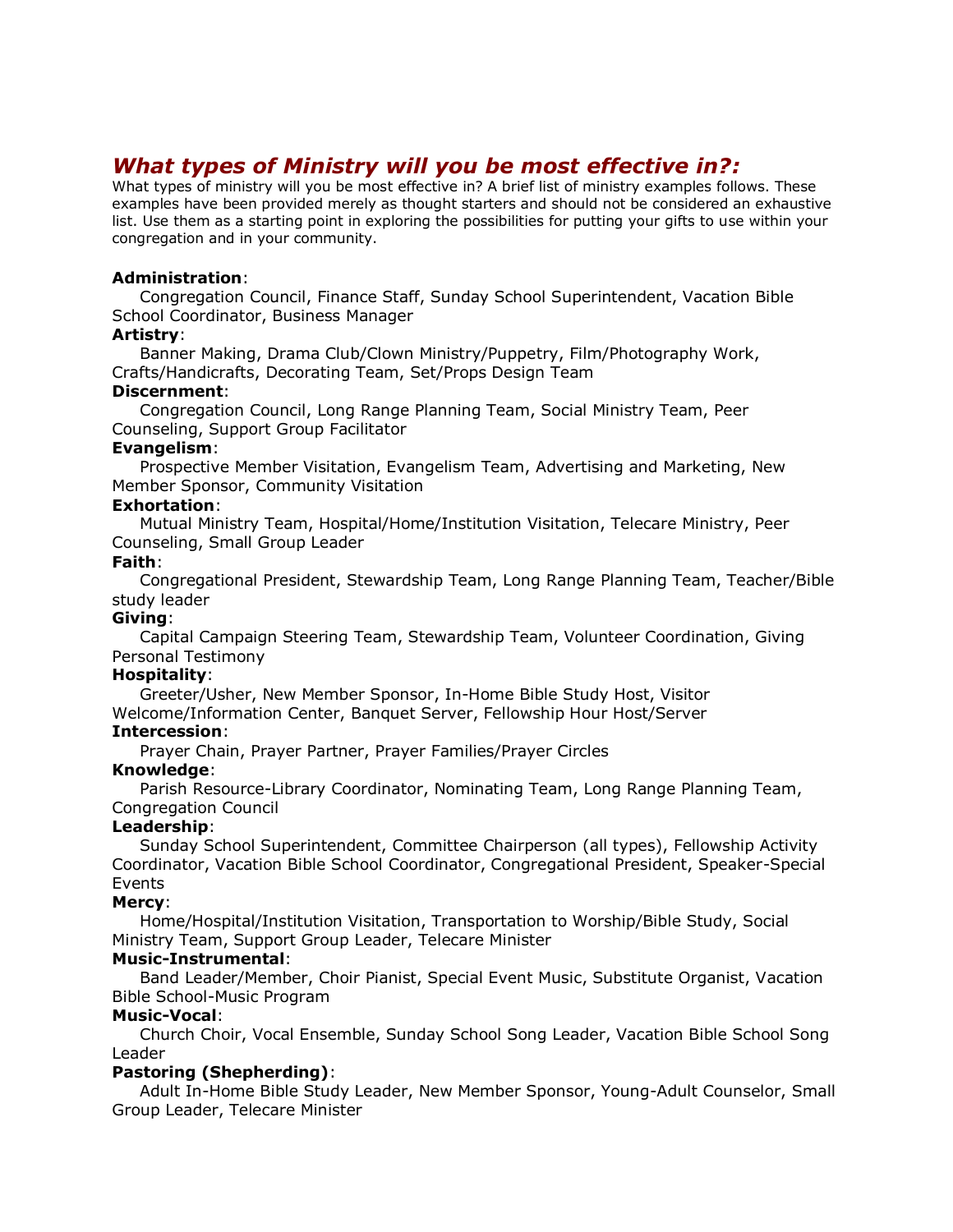#### **Service (Helps)**:

 Computer Programmer/Data Entry, Newsletter Collation, P.A./Sound System Technician, Tape Recording Worship Services, Child Care, Building/Grounds Upkeep, Kitchen Cleaning Team, Providing Transportation

#### **Skilled Crafts:**

 Building Maintenance/Upkeep, Electrical/Masonry/Plumbing/Roofing, Mechanical Repair/Maintenance, Audio/Visual Operator and Repair, Computer Maintenance, Web-Page Developer

### **Teaching**:

 Adult Bible Class Teacher, Sunday School Teacher, Teen Bible Class Teacher, Vacation Bible School Teacher, Conference/Seminar Leader

#### **Wisdom**:

 Long Range Planning Team, Congregation Council, Peer Counselor, Support Group Leader, Mutual Ministry Team

#### **Writing**:

 Newsletter Article Writer, Newsletter Editor, Public Relations/Publicity Committee, Letter Writing

## *Scripture References:*

**The Apostle Paul addresses the presence of spiritual gifts in three main sections of scripture: Romans 12, I Corinthians 12, and Ephesians 4.** Peter also verifies their existence in I Peter 4:10. Through these sections of scripture, we learn that all Christians have been given at least one spiritual gift. The purpose of spiritual gifts is twofold: (1) to unify Christians in their faith and (2) to produce growth within the church, both numerical and spiritual. These gifts are to be used out of love for one another, and in service to one another.

**We do not choose which gifts we will receive.** God bestows them upon us through the work of the Holy Spirit. Not all of the gifts identified in scripture are used in this inventory. The spectacular gifts (speaking in tongues, healing and miracles, prophecy, bold proclamation of God) and some of the non-spectacular gifts (martyrdom, celibacy) have not been included. Although these gifts exist, they are not commonly utilized in the mainstream of parish life. Since the objectives of spiritual gift deployment are to unify and produce growth through service, in today's church climate, only the service related gifts have been included.

**Administration:** the gift that enables a believer to formulate, direct, and carry out plans necessary to fulfill a purpose. Biblical References: I Corinthians 12:28, Acts 14:23.

**Artistry:** the gift that gives the believer the skill of creating artistic expressions that produce a spiritual response of strength and inspiration. Biblical References: Exodus 31:1-11, Psalm 149:3a.

**Discernment:** the gift that motivates a believer to seek God's will and purpose and apply that understanding to individual and congregational situations. Biblical References: John 16:6-15, Romans 9:1, I Corinthians 2:9-16.

**Evangelism**: the gift that moves believers to reach nonbelievers in such a way that they are baptized and become active members of the Christian community. Biblical References: Matthew 28:16-20, Ephesians 4:11- 16, Acts 2:36-40.

**Exhortation**: the gift that moves the believer to reach out with Christian love and presence to people in personal conflict of facing a spiritual void. Biblical References: John 14:1, II Timothy 1:16-18, III John 5-8.

**Faith:** the gift that gives a believer the eyes to see the Spirit at work and the ability to trust the Spirit's leading without indication of where it all might lead. Biblical References: Genesis 12:1-4a, Mark 5:25-34, I Thessalonians 1:8-10.